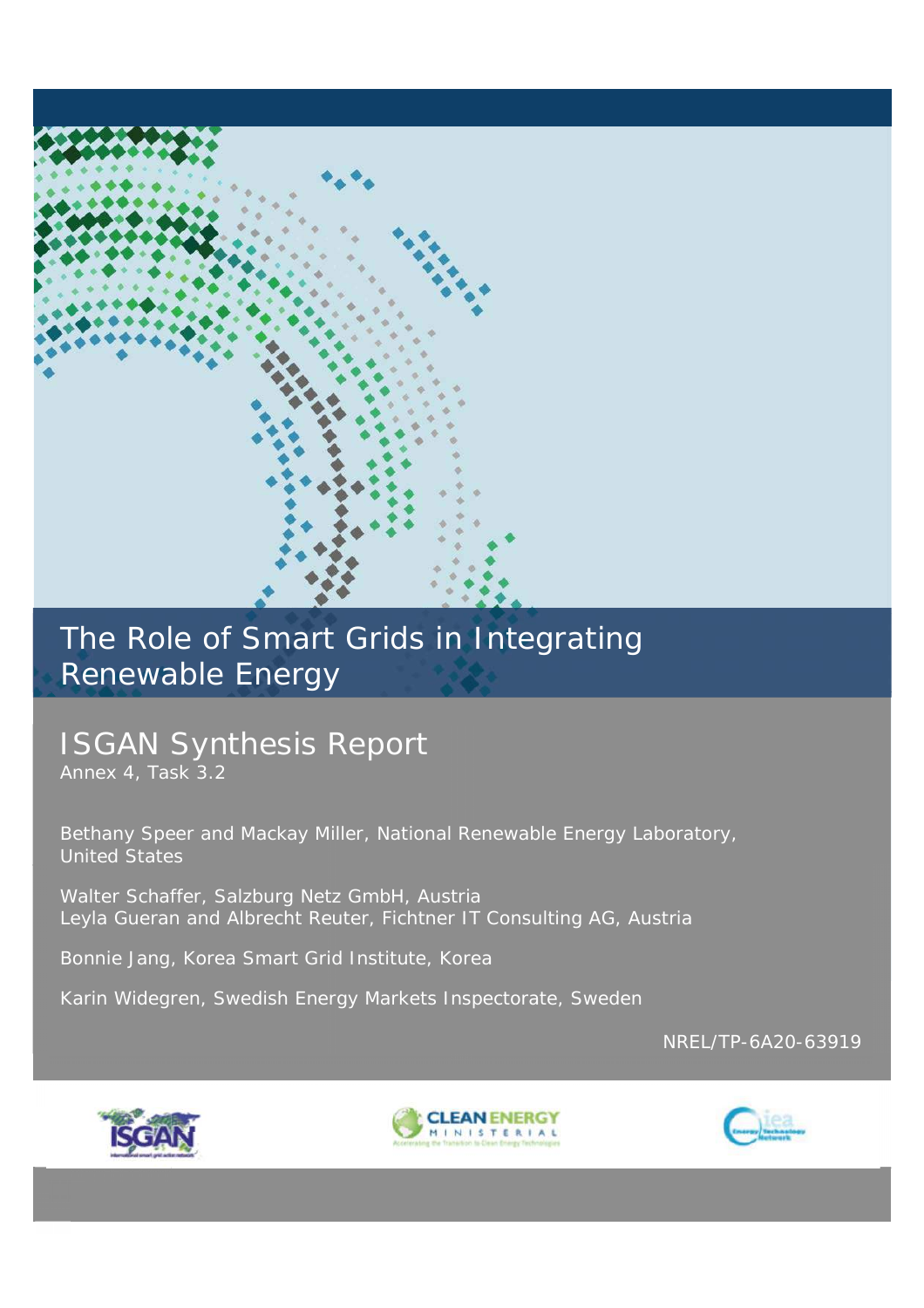## **Acknowledgements**

The authors appreciate the valuable contributions and reviews from ISGAN Annex 4 members, including recommendations from Ontario (Canada) Ministry of Energy as well as inputs from the additional country participants noted as co-authors. Also, thanks go to Russell Conklin of the U.S. Department of Energy and Karin Haas, Jeffrey Logan, Jaquelin Cochran, and David Mooney of NREL for their valuable recommendations.

## **About This Report**

This report was prepared for the International Smart Grid Action Network (ISGAN), which periodically publishes briefs and discussion papers on key topics of smart grid development globally. The topic of this report was selected by a multilateral group of national experts participating in ISGAN Annex 4, a working group that aims to produce synthesis insights for decision makers. This report is an update of a 2012 ISGAN Annex 4 report entitled "Smart Grid Contributions to Variable Renewable Resource Integration." That report and other past publications of ISGAN Annexes can be found at www.iea-isgan.org and at www.cleanenergysolutions.org.

ISGAN is an initiative of the Clean Energy Ministerial (CEM). It is formally organized as the Implementing Agreement for a Co-operative Programme on Smart Grids (ISGAN), operating under a framework of the International Energy Agency (IEA). The views, findings and opinions expressed herein do not necessarily state or reflect those of any of ISGAN's participants, any of their sponsoring governments or organizations, the CEM, the IEA Secretariat, or any of the IEA's member countries. No warranty is expressed or implied, no legal liability or responsibility is assumed for the accuracy, completeness, or usefulness of any information, apparatus, product, or process disclosed, and no representation is made that its use would not infringe privately owned rights. Reference herein to any specific commercial product, process, or service by trade name, trademark, manufacturer, or otherwise does not necessarily constitute or imply its endorsement, recommendation, or favoring.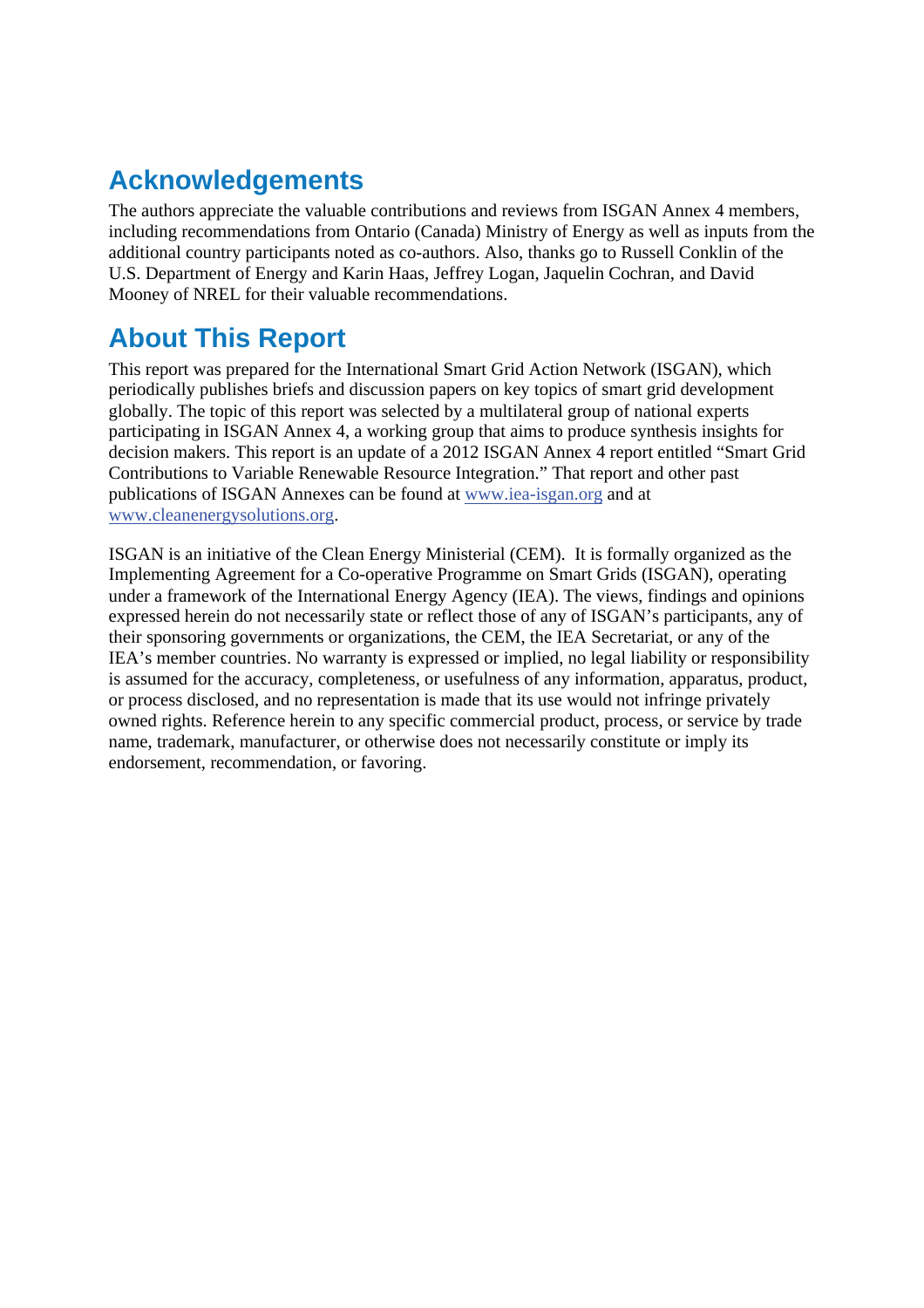## **Preface**

Flexible, strong, and smart grids play a crucial role in the integration of variable renewable energy (RE). As high levels of variable RE penetration become increasingly common across power systems, attention to grid operations and planning becomes more important. Smart grid technologies offer new options for integrating variable RE, yet technology is not the only important area of focus—innovative policy, regulation, and business models are needed to incentivize and implement next-generation grid architectures.

This discussion paper explores the intersection of smart grid technology, policy, and regulation from a non-technical point of view, focusing on some specific questions relevant for decision makers:

- What are the challenges of integrating variable RE into power grids?
- What types of smart grid solutions are emerging to integrate variable RE?
- What are good examples from around the world of smart grids aiding in the integration of variable RE?
- What types of policy and regulatory approaches are emerging to support smart grid solutions in relation to RE?

Based on emerging case studies from around the world, this discussion paper concludes that smart grids offer solutions to various challenges associated with variable RE, including providing additional flexibility, unlocking demand side participation, and deferring more costly grid upgrades.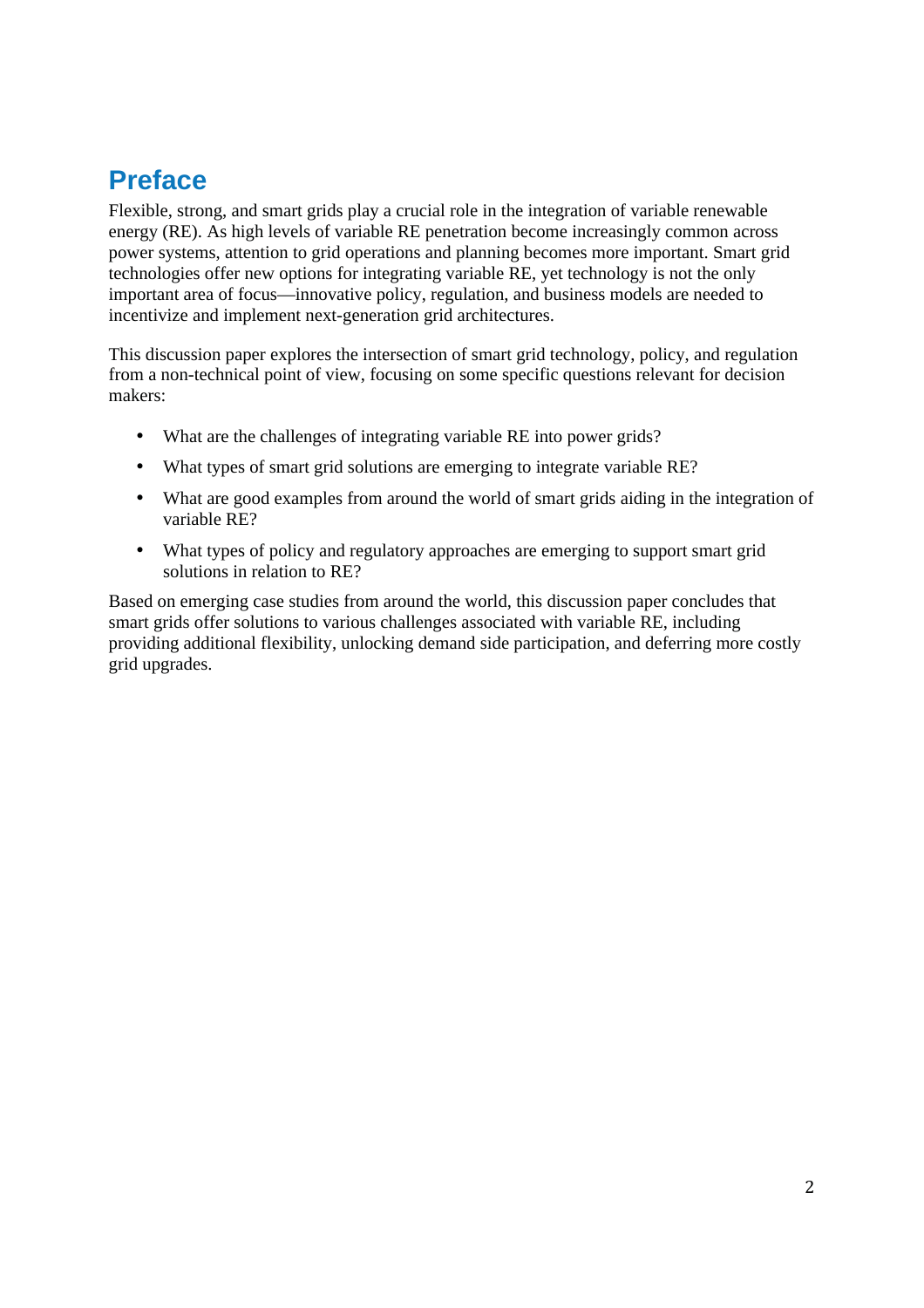## **Table of Contents**

|  | 2.5 Ontario, Canada: "SmartMap" Distribution System Geographic Analysis Tool11 |  |
|--|--------------------------------------------------------------------------------|--|
|  |                                                                                |  |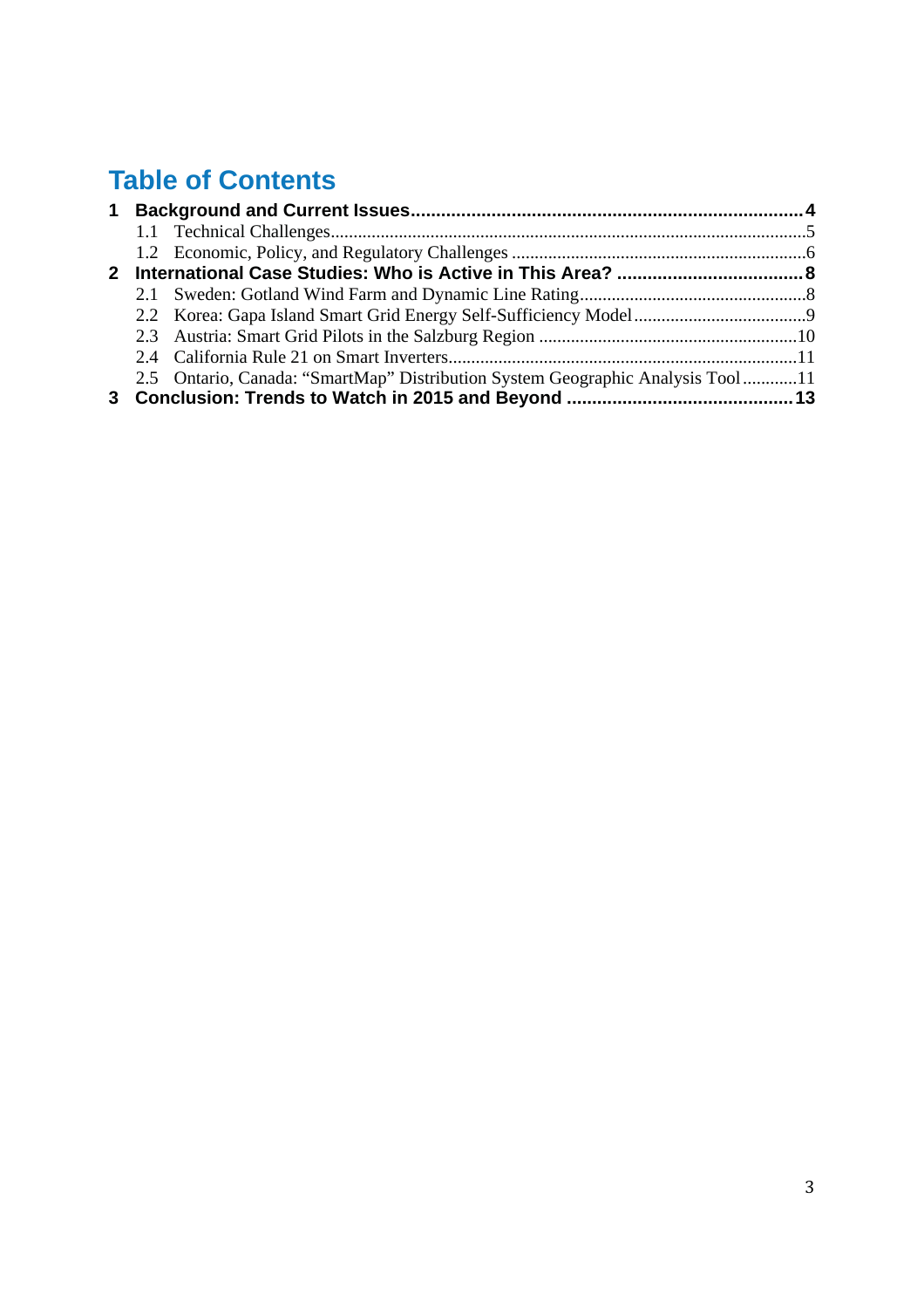## **1 Background and Current Issues**

Before exploring how strong, flexible, and smart grids are supporting variable RE integration around the world, we first examine the nature of variable RE grid integration challenges that have arisen recently. Two distinct categories of challenges can be identified and are the focus of this report:

- **1. Technical Challenges:** Ensuring power system reliability as uncertainty and variability increase.
- 2. **Economic, Policy, and Regulatory Challenges:** Effectively managing the cost of RE integration and the grid investments that support it, designing policies to harness maximum value from RE, and ensuring that appropriate incentives are in place to encourage appropriate grid investments.

#### **What is a Smart Grid?**

Smart Grid is a concept and vision that captures a range of advanced information, sensing, communications, control, and energy technologies. Taken together, these result in an electric power system that can intelligently integrate the actions of all connected users—from power generators to electricity consumers to those that both produce and consume electricity ("prosumers")—to efficiently deliver sustainable, economic, and secure electricity supplies.

Source: Definition adapted from the European Technology Platform Smart Grid (ETPSG).

The following sections briefly summarize emerging challenges and solutions in both of these areas and also explore a selection of the leading solutions that can help address these challenges. While exploring all available solutions is beyond the scope of this brief report, the broader body of research by ISGAN and its national research partners helps to illuminate these areas.

Both of the above challenge areas are amplified by the growing democratization of energy supply. Specifically, cost reductions, policy innovations, and changing customer preferences are driving greater participation and investment in variable RE and power system operation by all types of end users. Consumers increasingly have the ability and the motivation to deploy distributed generation behind the meter. This is a distinct change from traditional power system organization, where large-scale centralized generators were the dominant form of supply. Enabling consumers to participate more actively in energy supply and demand can support the flexible operation of the grid and thus variable RE integration. Greater distributed generation can also, however, contribute to many of the technical and economic challenges listed below, while significantly altering the traditional utility-customer relationship.

Inflexible, rigid grids will be less able to extract maximum value from RE investments and may struggle to accommodate higher levels of variable RE. This struggle raises the likelihood of lost economic potential due to curtailed generation, challenges with maintaining a stable grid, and lost opportunities in terms of meeting environmental, climate, economic development, and energy access goals.

The interventions outlined here can help provide a framework for exploring the emerging challenges and solutions of RE integration.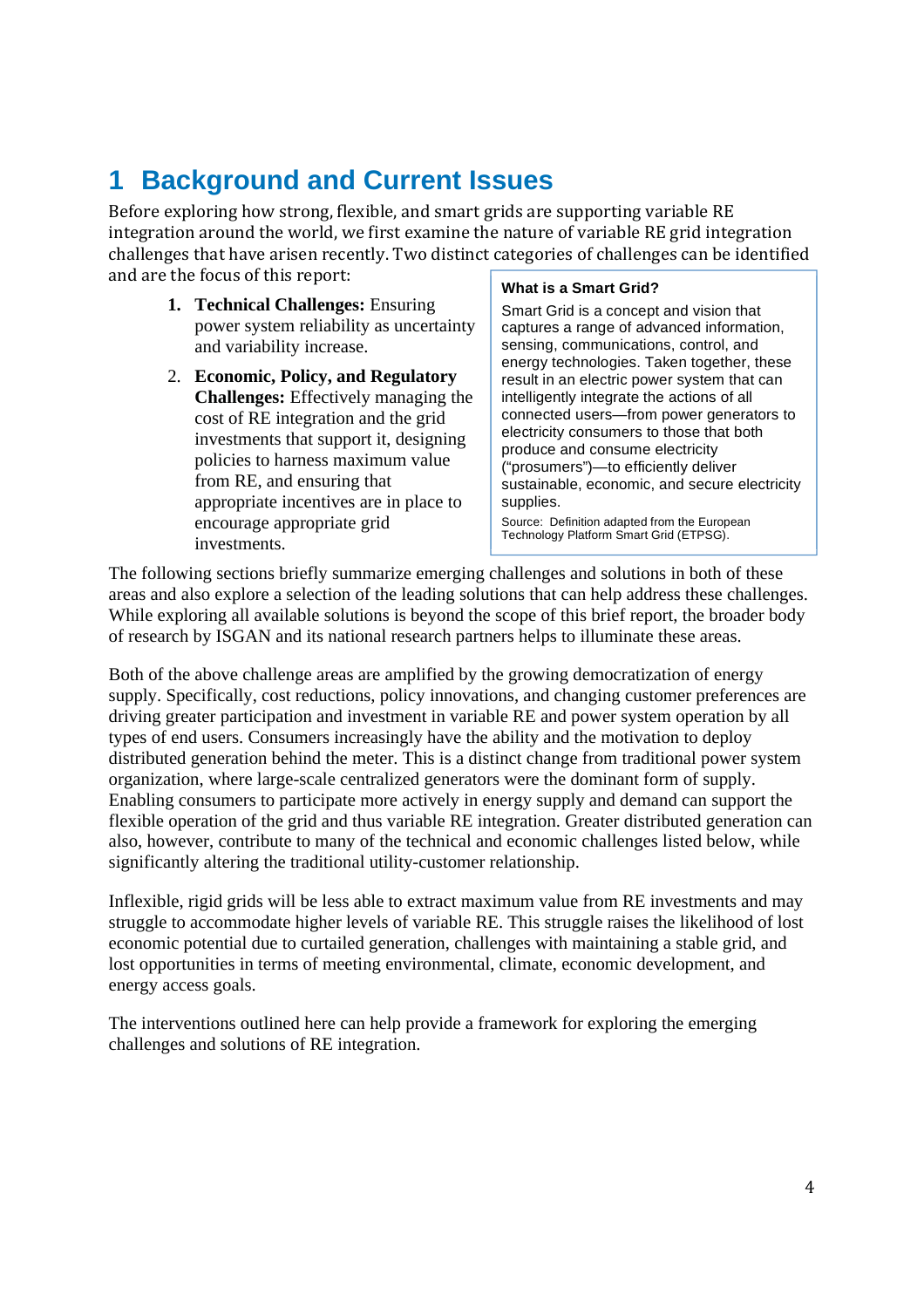### **1.1 Technical Challenges**

Two dominant technical challenges can be identified with a higher penetration of RE generation: 1) managing variability and uncertainty during the continuous balancing of the system, and 2) balancing supply and demand during generation scarcity and surplus situations.

#### **Managing variability and uncertainty during the continuous balancing of the system**



**Figure 1. Tehachapi wind farm output, 30 successive days** 

(Source: California ISO 2007)

Variable RE sources are both more

*uncertain* and more *variable* than conventional generators. Wind farms provide a useful illustration of uncertainty: while the farm may reliably produce power for 40% of the hours in a year, it is not easy to predict far in advance when generation will occur. Figure 1 illustrates hourly output from a single wind farm on 30 successive days.<sup>1</sup>





(Source: Mills and Wiser 2010)

A rooftop solar installation provides a useful illustration of variability: transient events such as cloud passage can reduce output quite rapidly (see Figure 2).

Figure 2 also illustrates how spreading solar photovoltaics (PV) over a larger geographic area tends to reduce aggregate variability.

Generally, solar PV output is more variable than wind (changing faster on a minute-tominute basis), but it is less uncertain. With both wind and solar power, the ability of system and generation operators to predict

generation levels is improving (Bullis 2014).

### **Balancing supply and demand during generation scarcity and surplus situations**

Related to but distinct from the previous challenge is system operators' need to balance supply and demand in situations of high RE production and low demand or low RE production and high demand. Supply of wind and solar may not coincide closely with demand, introducing challenges at the bulk power system level and—if there is significant distributed PV generation—at the local distribution system level. An illustration of the distribution system challenge is 'reverse power flow' that can occur during the

<sup>&</sup>lt;sup>1</sup> It should be noted that greater geographic diversity of wind and solar plants tends to have a smoothing effect, reducing overall uncertainty and variability.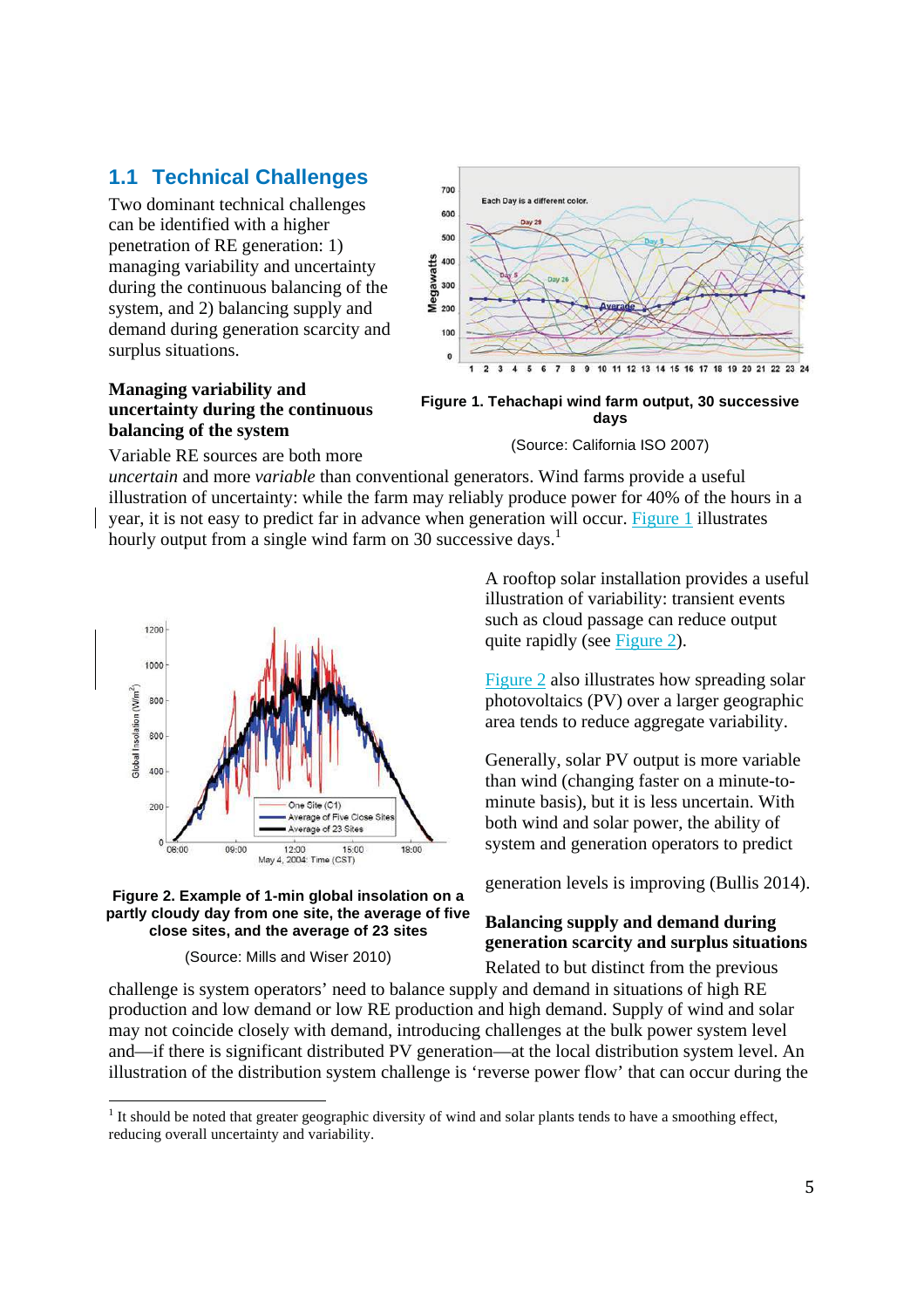middle of the day from areas with large amounts of distributed PV. When most people are out of their homes at work, residential electricity demand is low, so more of the generated electricity feeds back up through the transformer to the medium-voltage network. Distribution systems have not traditionally needed to anticipate this situation because most generation has come from largescale systems located on the transmission grid, with power flowing predictably one way down to lower voltage systems.

Nighttime wind provides an illustration of the supply-demand challenge on the bulk power system. When nighttime demand is very low and wind is strong (for example on a windy springtime night), there may be insufficient demand to utilize all of the wind power, and conventional generators may not be able or willing to reduce their generation further to make space for the wind power. In this case, insufficient power system flexibility could result in 'curtailed' wind power.

Challenges related to high peak load during periods of low variable RE production are less technically demanding and are primarily economic challenges related to market solutions chosen to remunerate reserve capacity or demand response activities.

#### *Smart grid solutions emerging to manage continuous balancing of the system include:*

- *Better forecasting.* Widespread instrumentation and advanced computer models allow system operators to better predict and manage RE variability and uncertainty.
- *Smart inverters*. Inverters and other power electronics can provide control to system operators, as well as to automatically provide some level of grid support.
- *Demand response.* Smart meters, coupled with intelligent appliances and even industrialscale loads, can allow demand-side contributions to balancing.
- *Integrated storage.* Storage can help to smooth short-term variations in RE output, as well as to manage mismatches in supply and demand.
- *Real-time system awareness and management.* Instrumentation and control equipment across transmission and distributions networks allows system operators to have real-time awareness of system conditions, and increasingly, the ability to actively manage grid behavior.

### **1.2 Economic, Policy, and Regulatory Challenges**

In addition to technical challenges, institutional challenges also arise with increasing shares of variable RE. Broadly these relate to the unique economics of variable RE, which give rise to various policy and regulatory issues. Two specific challenges are identified here: capitalintensive grid upgrades, and uncertain project costs and cash flows.

#### **Capital-intensive grid upgrades**

Grid upgrades may be required to accommodate wind and solar power. For example, to the extent high quality wind and solar resources are located far from demand centers, new transmission lines or upgrades to existing lines may be required. At the distribution level, rooftop PV may accelerate the fatigue of distribution components, such as low-voltage transformers,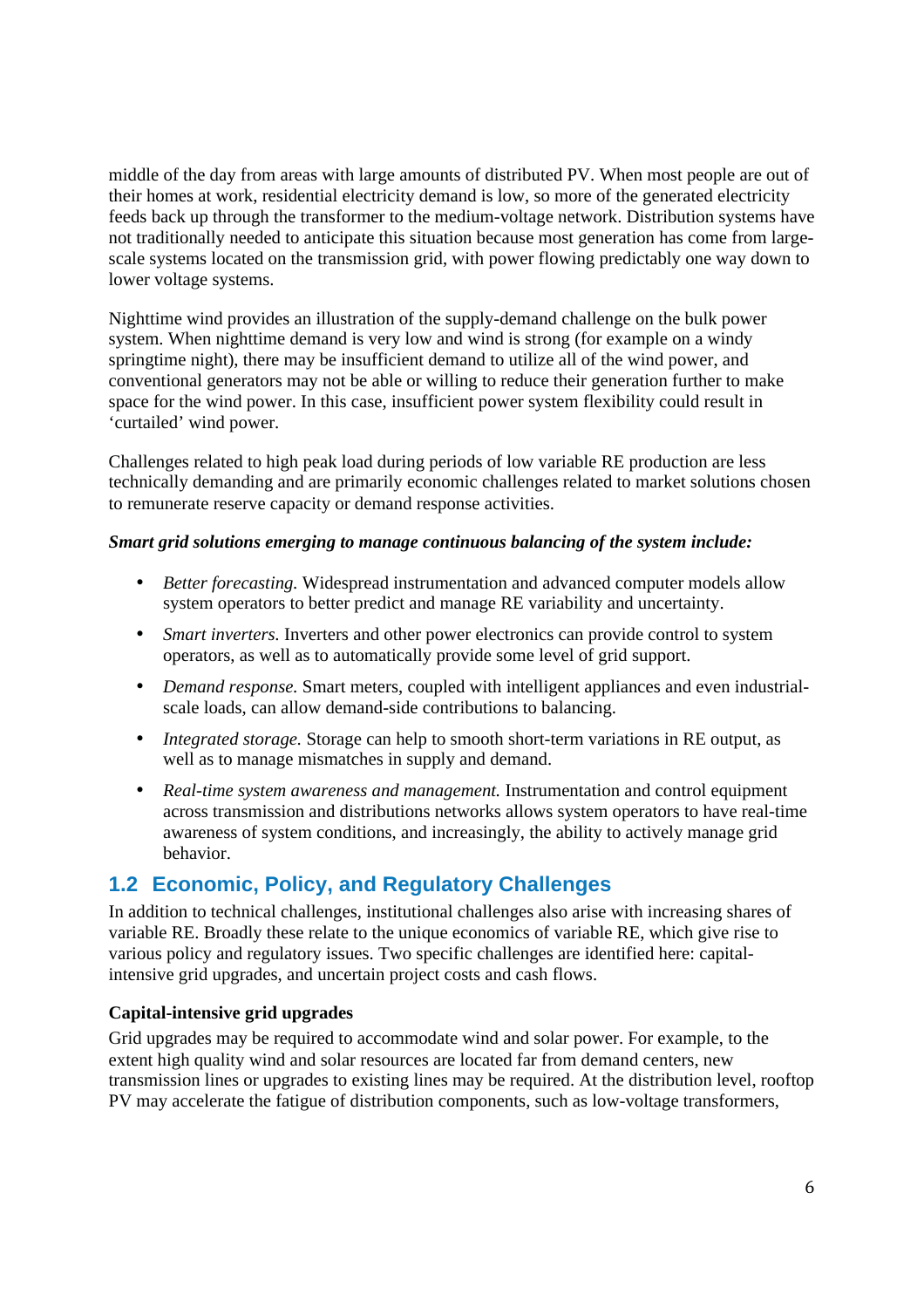moving forward the need for grid upgrades. Minimizing the cost of upgrades, while ensuring system reliability, translates to greater value from RE investments.

#### **Uncertain RE project costs and cash flows**

Smart grid solutions are emerging to two specific issues that historically have negatively impacted RE project economics: grid upgrade costs allocated to RE project developers, and energy curtailment when full RE production cannot be readily integrated into the power system. Both issues may cause cash flows of the project to diverge further from expectation.<sup>2</sup> To the extent upgrades become costly or curtailments increase, the investment landscape for variable RE becomes more uncertain and can slow overall deployment.

In cases where policy measures and subsidies insulate project investors from these risks—for example to further enhance the investment environment for RE—costs and risks may be socialized. Smart grid investments can also play an important role in reducing those costs and risks.

Cost-effective methods of reducing curtailment and minimizing new transmission or grid upgrades can therefore capture more value from RE sources, improve the viability of individual RE projects, and maximize value to the system, enhancing the overall investment climate.

#### *Smart grid solutions emerging to address the economic, policy, and regulatory challenges of variable RE include:*

- *Dynamic line rating.* Real-time information about transmission line capacity can allow grid operators to extract more value from existing lines, reducing the need for costly upgrades.
- *Demand response.* Enabled by smart meters and intelligent loads, customer demand response solutions can help absorb excess RE generation, reducing the need for distribution upgrades.
- *Smart inverters and other advanced power controls.* Smart inverters and other power controls can reduce the need for significant grid transmission and distribution upgrades, thus reducing costs that may otherwise be levied on RE projects or socialized.
- *Grid-scale storage.* Large-scale storage of various types can help to reduce the need for additional transmission capacity.
- *Behind-the-meter storage.* Customer storage solutions can help absorb excess PV generation, reducing the need for distribution upgrades.
- *Advanced energy management systems.* Advanced energy management systems that provide real-time, high-resolution visibility and control of power systems, can allow grid operators to defer more costly capital expenditures.
- *Better forecasting.* System-level forecasting can help system operators operate their grids more flexibly, allowing more production to be accepted.

 $2$  This problem is most relevant for projects whose cash flows depend directly on delivered energy. In contrast, some jurisdictions require that the grid operator compensate project owners for curtailed energy, thus spreading risk more broadly and providing an incentive for the grid operator to integrate as much delivered energy as possible.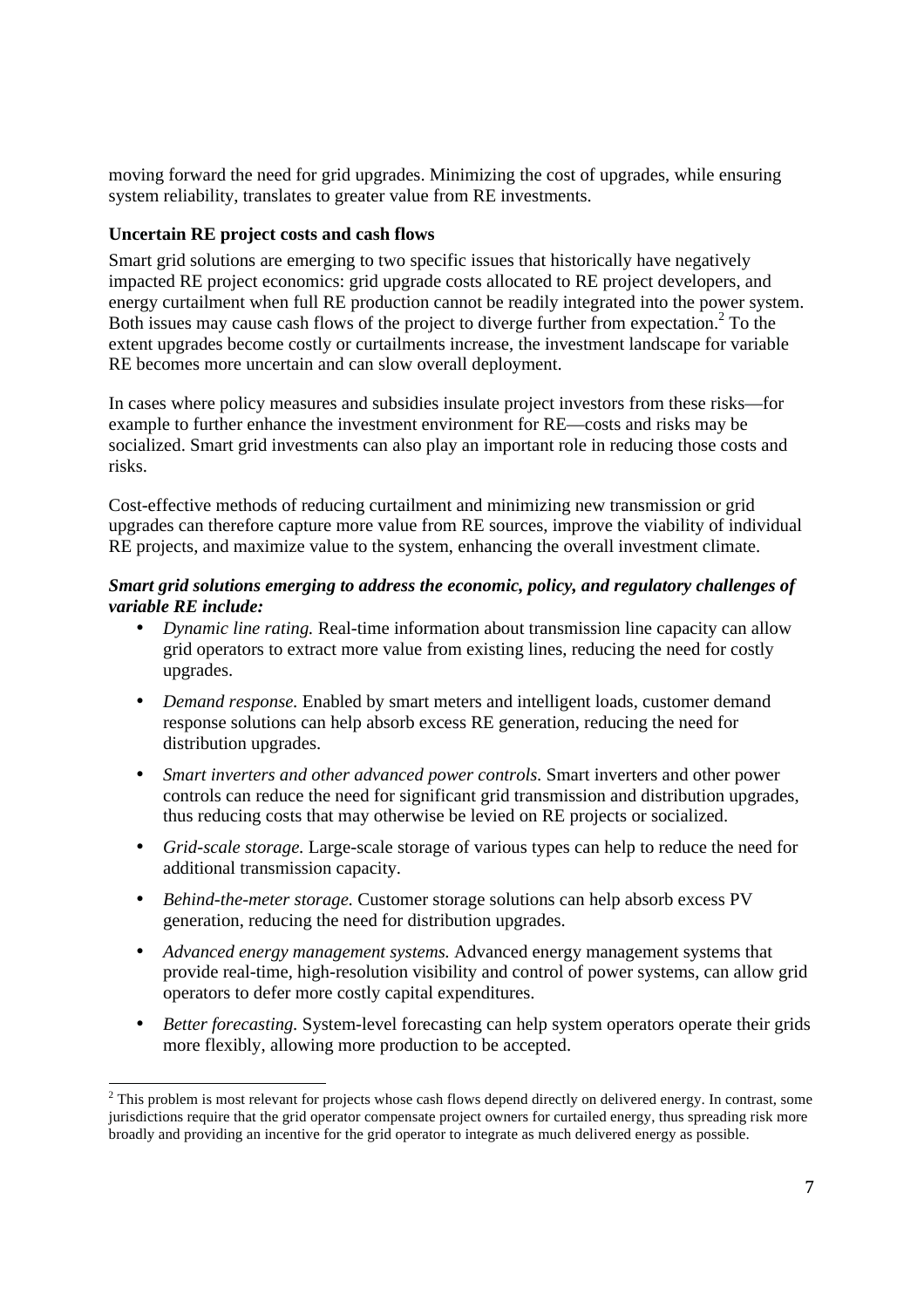## **2 International Case Studies: Who is Active in This Area?**

The following case studies from Sweden, the Republic of Korea, Austria, the United States, and Canada highlight a selection of the smart grid technologies and practices that can be deployed to better support the technical and economic integration of variable RE. Specifically, the cases explore dynamic line ratings, energy storage and system management, voltage controls, regulations and smart inverters, and system awareness (i.e., visualization). This selection is not comprehensive. Other examples exist, and this list is presented in the hope that it will spur the addition of more examples over time.

### **2.1 Sweden: Gotland Wind Farm and Dynamic Line Rating**

The 48-MW Kårehamn wind farm on the island of Öland in Sweden offers an example of how one power company was able to use dynamic line ratings<sup>3</sup> to increase line capacity by 60%, closer to true operational limits. Over the past six to seven years, Öland island has seen significant additions of grid-connected wind power. A static line rating was used to determine that new transmission line investments would have been needed to accommodate power from the planned Kårehamn wind farm. The transmission line investments would have cost an estimated US\$9 million to 16 million (approximately 60 to 100 million Swedish Krona [SEK]). Utilizing dynamic line rating, in contrast, was estimated to cost less than one-tenth of the original estimate (approximately US\$750,000 or 5 million SEK). The dynamic line rating option was thus chosen for trial implementation (Swedish Coordination Council for Smart Grid 2014).



**Figure 3. The Island of Öland**  Source: iStock 53580438

Initially, the transmission line serving the wind farm was estimated to handle up to 30 MW of additional power. Using frequently updated measurements and monitoring of the line's

 $3$  A dynamic line rating can be achieved through real-time determination of an element's ability to carry load based on electrical and environmental conditions (definition adapted from ISGAN).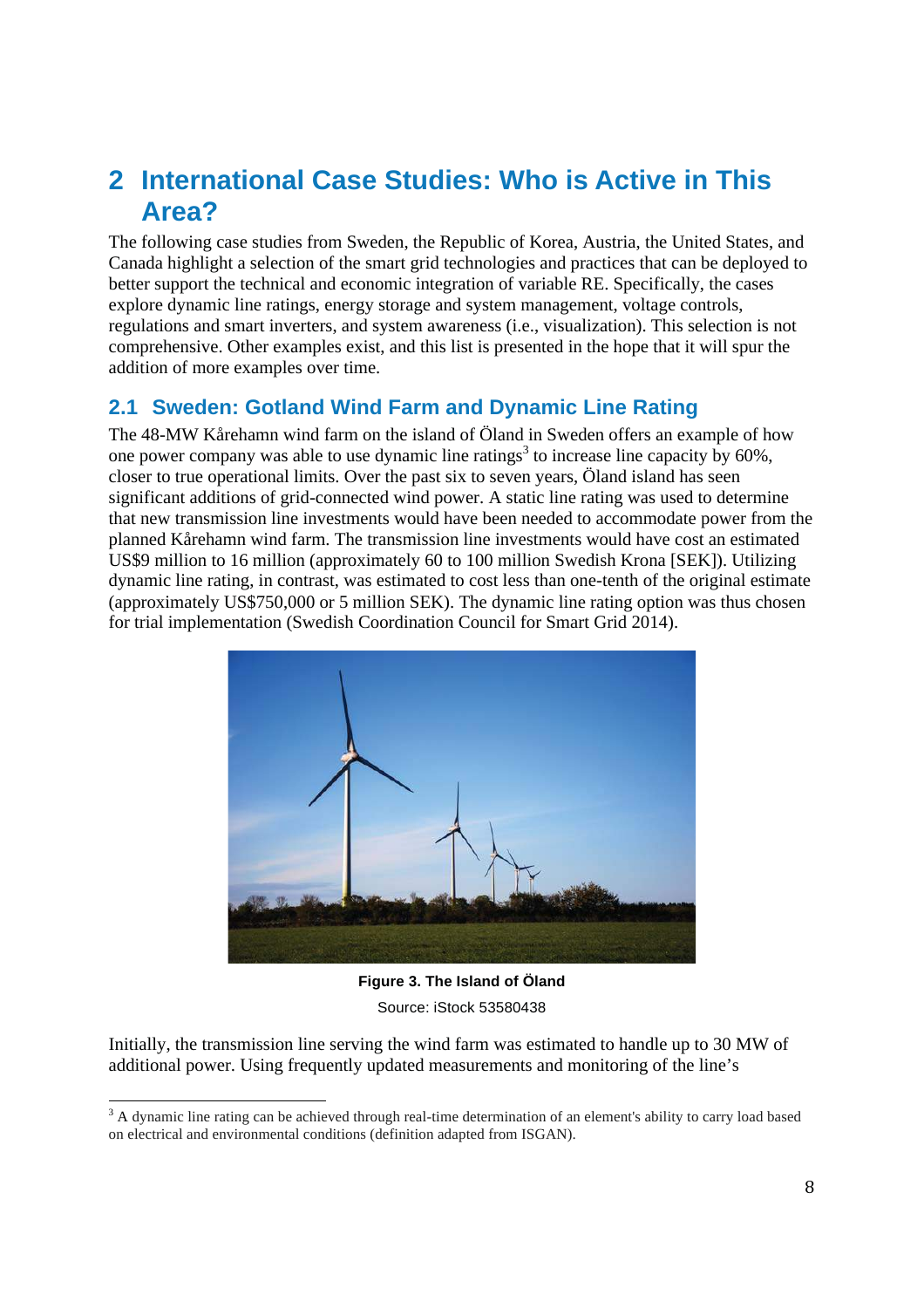temperature, power transfer, and ambient air temperature has enabled the line capacity to be increased to 48 MW. In the event the line is overloaded, the Kårehamn wind farm receives a message to curtail its power output.

Improper use of dynamic line ratings might, however, increase the risk for line failure and may also increase line losses due to the higher line temperature. Operating the line with higher rates of losses could negatively impact the revenue cap for the grid company that is set by regulators, who may allow a higher rate for grid companies with few interruptions in delivery and low network losses. Also, the grid company currently cannot share the cost savings of using dynamic line rating with the customer, i.e., the wind generator. However, given the significant cost savings, the utility E.ON suggests further roll-out of dynamic line ratings and exploration of regulatory incentives to improve savings allocation to the customer (personal communications with E.ON).

### **2.2 Korea: Gapa Island Smart Grid Energy Self-Sufficiency Model**

Korea provides an interesting example in its development of the Gapa island as an energy selfsufficiency model for smart grid and renewable energy deployment. The island has been building off of the experience of the nearby Jeju provincial island, also known for its advanced work on smart grids and the Carbon Free Island by 2030 project.

Gapa is an island of  $8.5 \text{km}^2$  and had a resident population of 281 in 2012. Wind and solar PV generation systems of 500 kW and 111 kW, respectively were installed on Gapa to replace a 450-kW diesel generator. The renewable electricity generation systems have been complemented with a 1-MW Lithium-ion battery, a power conditioning system, and an advanced energy management system to help manage RE variability and uncertainty. The storage system serves to not only support flexibility of the grid system but also to provide initial start-up power to the wind turbine. In addition, the automated power management system, which tracks electricity on a real-time basis, helps to optimize grid operation. This project is further described in Figure 4 below.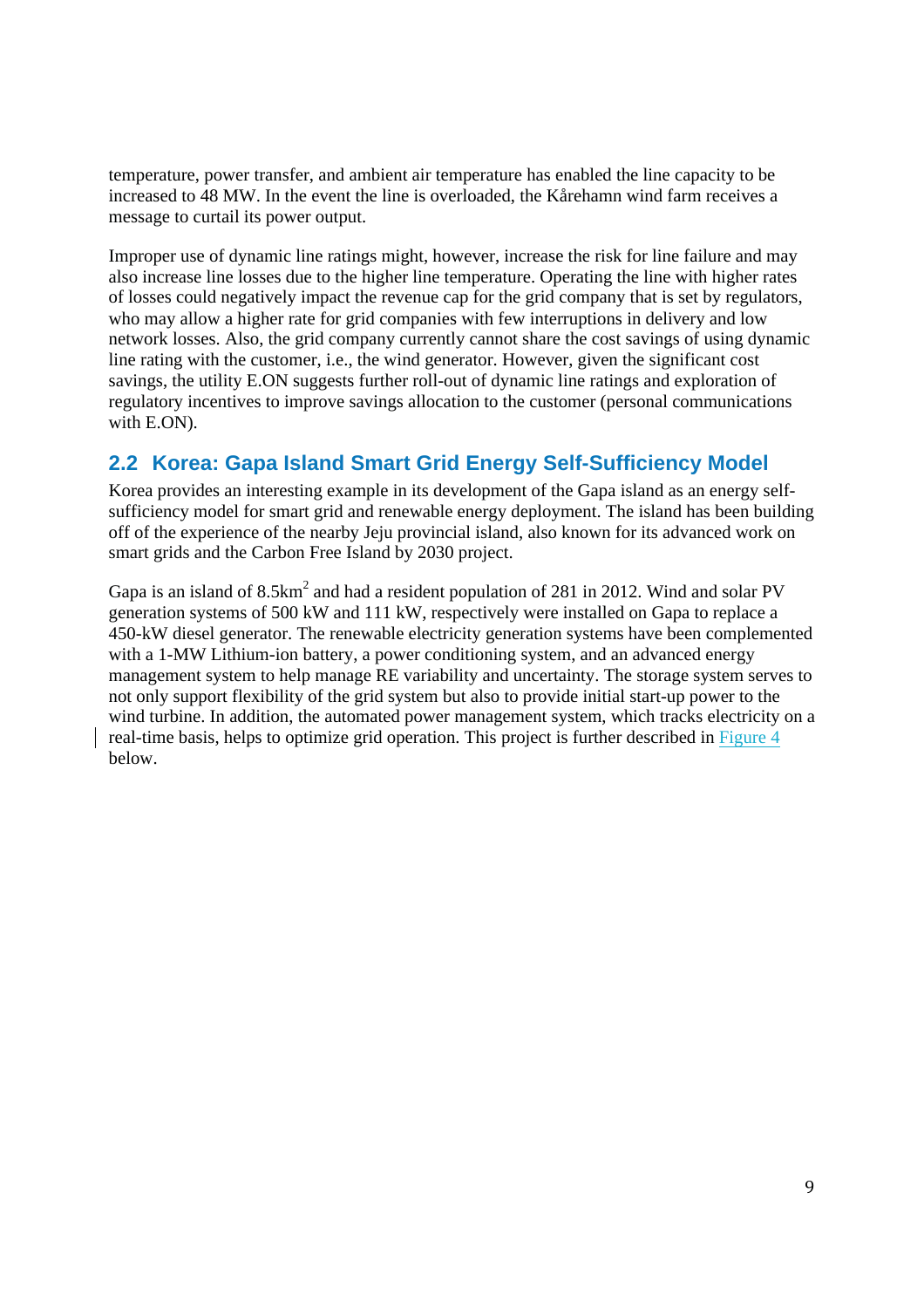

**Figure 4. Schematic illustration of the Gapa Island Smart Grid Model, Korea**  Source: Internal KSGI Document

The combination of energy storage, advanced energy management, and renewables has made Gapa a carbon free electricity system. The benefits of the project are an estimated US\$415,000 (450 million Korean Won) through avoided fuel costs and reductions of more than 750 tons of  $CO<sub>2</sub>$  emissions, annually.<sup>4</sup> Based on this proven model, which generates electricity from renewables and storage and power system management technologies, Korea plans to roll-out the self-sufficient grid concept on other small islands that have traditionally depended on instable fossil fuel supplies.

### **2.3 Austria: Smart Grid Pilots in the Salzburg Region**

Pilot projects in the Salzburg region of Austria are being undertaken to test, *inter alia*, voltage control on distribution networks.<sup>5</sup> One pilot in the town of Lungau, a rural town with significant potential for hydro, wind, and solar power, deployed an advanced energy management system that resulted in a 20% increase in distribution network capacity on the 30-kW lines. This increase in network capacity, and the ability to more accurately control voltage, has allowed more RE to be deployed while deferring the need for more costly upgrades. It is estimated this pilot approach could save approximately 2,200,000 liters of crude oil as a primary source of energy and to reduce  $CO_2$  emission by 5,500 tons per year (Grid Innovation Online n.d.).

Another pilot was demonstrated at the Turrach hydropower plant, which was initially determined to need a 14 km-long cable to supply its power to the grid. With implementation of voltage

<sup>4</sup> The estimation is based on offsetting 1,045 MWh per year of electricity generated from diesel.

<sup>&</sup>lt;sup>5</sup> Austria is also testing voltage controls in low voltage network with the DG Demo Net Mart Low Voltage Grid in Köstendorf. However, application of voltage controls in low voltage networks is more challenging than that in medium voltage networks given the large number of producers and consumers.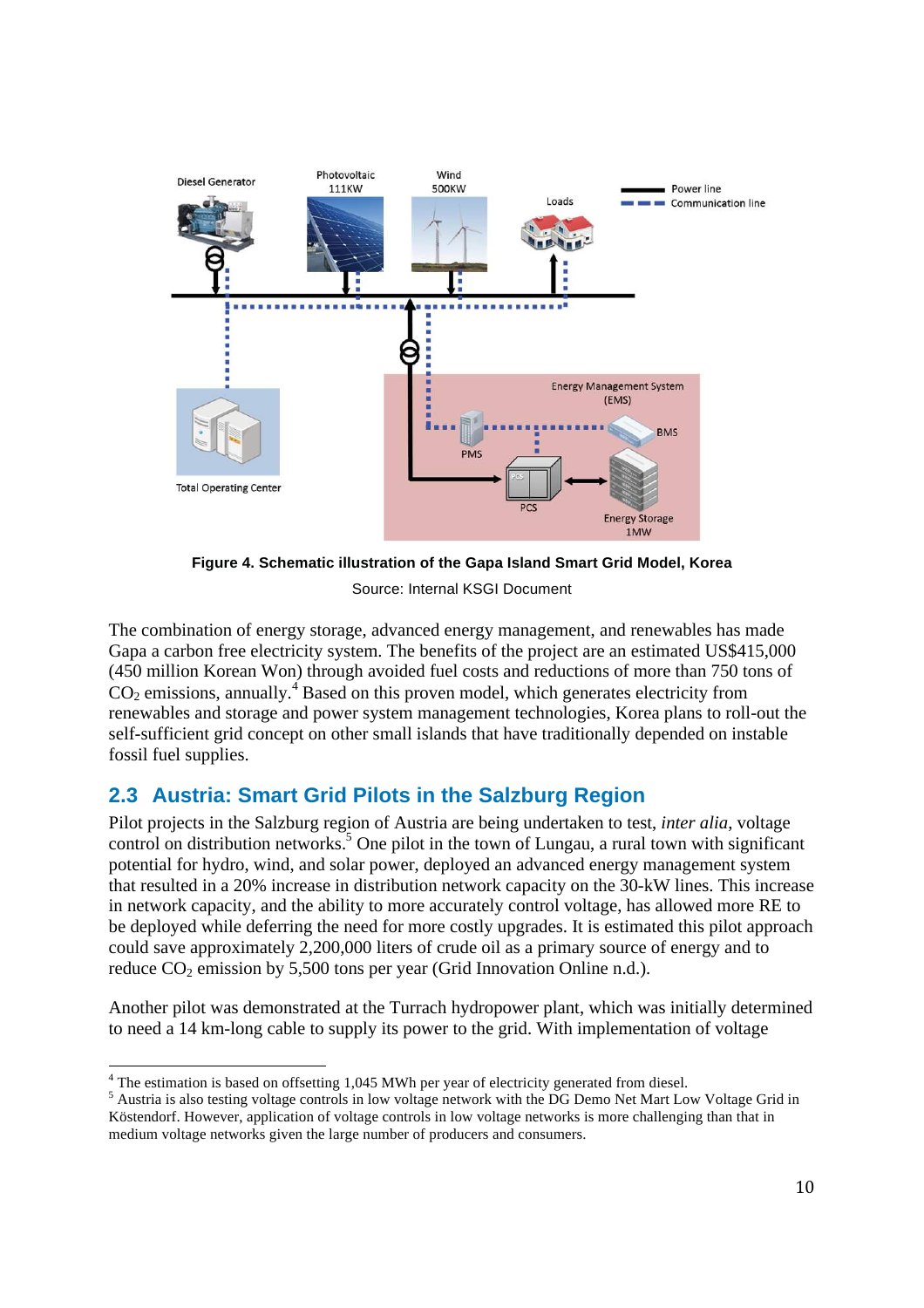controls, the length of the line was reduced to 50 m, providing significant cost savings of US\$2.3 million **(€**1.67 million) compared with US\$27,000–\$69,000 (€30,000–€50,000) adaptation and connection costs. Additional benefits include improved security of supply, increased share of renewable energy, and reduced emissions (Kupzog et al. 2013).

### **2.4 California Rule 21 on Smart Inverters**

The California Public Utilities Commission (CPUC) is advancing the deployment of smart inverters on distributed PV systems to reduce system impacts of growing PV deployment. CPUC Rule 21 defines the state's interconnection, operating, and metering requirements for generators connected to the distribution grid. Rule 21 was updated in July 2014 to enable interconnection of smart inverters. Smart inverters can provide volt-VAR control, voltage and frequency event ridethrough, grid monitoring, high-frequency power reduction, and ramp-rate control (IRENA 2013; Ormond 2014). These benefits are expected to allow for higher deployment of PV while reducing system impacts and the potential need for grid upgrades.

California is the first U.S. state to allow for advanced inverters, following in the footsteps of several countries in Europe (Clover 2015). Previously, some inverters were being sold in the United States with smart functionalities that were "turned off" because they were not allowed.

The rule is based on the policies developed by the Smart Inverter Working Group, a collaboration between the CPUC and California Energy Commission (CEC) staff along with the Institute of Electric and Electronics Engineers (IEEE), and other standards organizations and stakeholders.<sup>6</sup> The rule does not apply to existing inverters or back-up power systems (Clover 2015). However, inverters typically need to be replaced every 7 to 9 years over a 20+ year lifespan for a PV system (Ormond 2014). Thus, current inverters with smart functionalities can be turned on and new smart inverters are likely to be installed in the near future as older inverters are replaced and new systems built.

### **2.5 Ontario, Canada: "SmartMap" Distribution System Geographic Analysis Tool**

Ontario, through its Smart Grid Fund (SGF) program, is supporting the demonstration and commercialization of enabling technologies that allow for better distribution network planning and more reliable system operation with growing proportions of variable RE.

One key example is Essex Energy Corporation's (EEC) SmartMap distribution monitoring and control system. SmartMap provides utilities with a geographic analysis tool for medium-voltage distribution systems, taking data from smart meters, wholesale meter points, and other sensors to create a sophisticated distribution system simulation. The platform then uses real, measured voltage and load meter data to provide a realistic portrait of the distribution system from the transmission substation all the way down to individual meters. The geographic user interface allows utility operators to view important information about any individual feeder line, including real and reactive power, percentage loading, current, and losses. With this vital information,

<sup>&</sup>lt;sup>6</sup> The Smart Inverter Working Group's efforts are being informed, in part, by international work on smart inverter test protocols led by Sandia National Laboratories (U.S.) under ISGAN Annex 5: Smart Grid International Research Facility Network (SIRFN).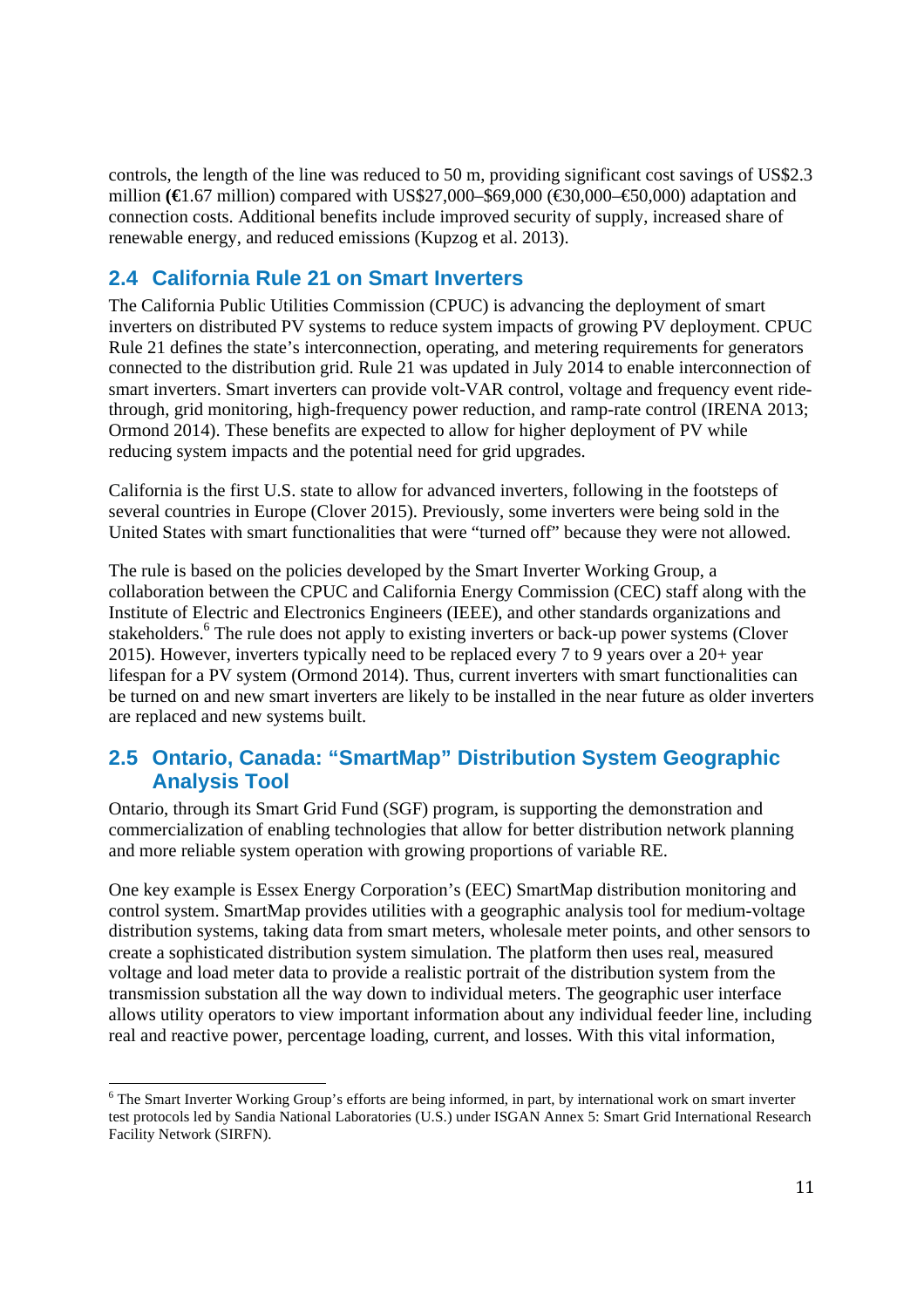utilities are better able to plan for, and operate, a grid with growing distributed generation. Other expected benefits include faster outage restoration and automated customer alerts.

With the support of SGF, EEC and its data management partner, Utilismart, developed and integrated SmartMap into Essex Powerlines' operations from 2012 through 2014. Through continuous testing and refinement, SmartMap collects, reports, and allows action on key renewable integration requirements such as:

- Use of 5-minute and 1-hour interval data to identify minimum, maximum, and median system conditions
- Identification of loading capacity and fault current capacity down to the individual feeder
- Accurate simulation of proposed future system states
- Monitoring of secondary voltage levels on all transformers in 15 minutes increments
- Automatic response to generator dispatch requests from the province-wide system operator.

Figure 5 demonstrates what utility operators see when using SmartMap to view specific feeder performance. Through using SmartMap, Essex Powerlines has been able to safely integrate 14 renewable energy projects, representing 550 kW of capacity, with complete visibility into the performance of resources as small as 10 kW or less.<sup>7</sup>



**Figure 5. SmartMap's Load Flow Analysis calculates system loading, which is used to determine remaining capacity on a feeder.** 

<sup>&</sup>lt;sup>7</sup> For more information on this project, visit http://www.energy.gov.on.ca/en/smart-grid-fund/smart-grid-fundprojects/essex-energy-corp/ and http://www.utilismartcorp.com/?page\_id=1868.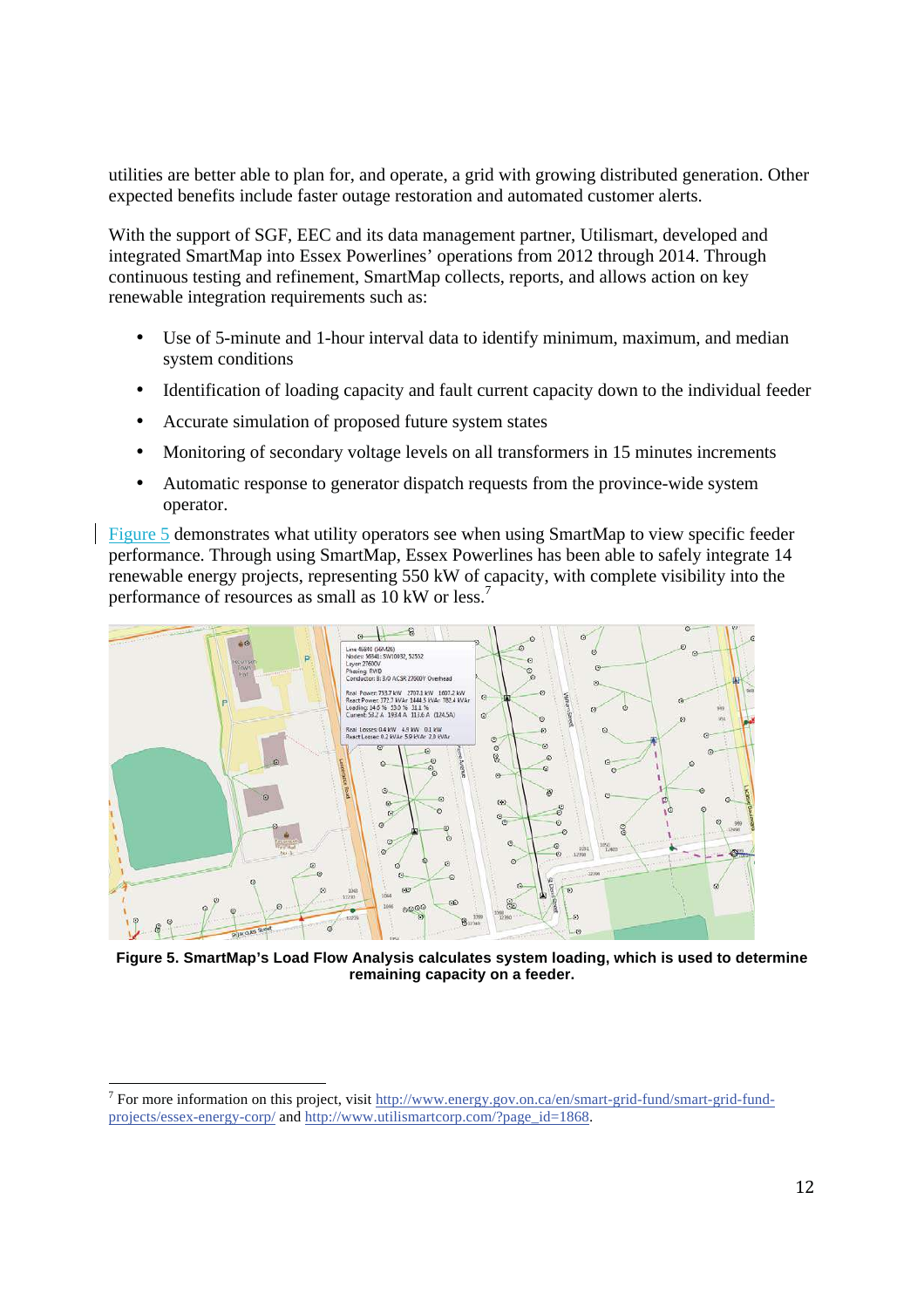## **3 Conclusion: Trends to Watch in 2015 and Beyond**

System operators and energy planners must overcome several challenges when integrating high penetrations of variable RE. These challenges can be roughly grouped as either technical or economic, policy, and regulatory in nature. Solutions to four specific challenges are emerging, and will be important to watch in coming years:

- **Technical:** Managing variability and uncertainty during the continuous balancing of the system
- **Technical:** Balancing supply and demand during generation scarcity and surplus situations
- **Economic, Policy, and Regulatory:** Deferring or avoiding capital-intensive grid upgrades
- **Economic, Policy, and Regulatory:** Enhancing RE project returns to enhance the investment environment.

Fortunately, there already exist a variety of potential technology and practical solutions that can be used to overcome these challenges, such as improved forecasting, smart inverters, demand response, storage (distributed and large-scale), real-time system awareness, and dynamic line rating. New advanced energy management protocols in the transmission and distribution operator interfaces can also support flexible integration of variable RE.

As demonstrated by the case studies examined within this report, smart grid technologies can enhance flexible operation of the grid, improve utilization of existing infrastructure, improve cost effectiveness of grid operations, and defray large-scale investments. Through these mechanisms, smart grid technologies help systems operators and policy makers to affordably attain renewable energy deployment goals, lower greenhouse gas emissions, and ensure reliable system operation.

In order to improve the speed and effectiveness of a transition towards a smarter grid that enables integration of higher shares of renewables, regulators and policy makers will need to bring together the domains of technologies, operational practices, and institutional arrangements. Effective power system policy and regulation will increasingly operate at this crucial intersection. In support of effective policy and regulation, ISGAN and its institutional partners will continue to collect and track the impacts of smart grid projects, share knowledge among practitioners and decision makers, and produce targeted analysis on key topics.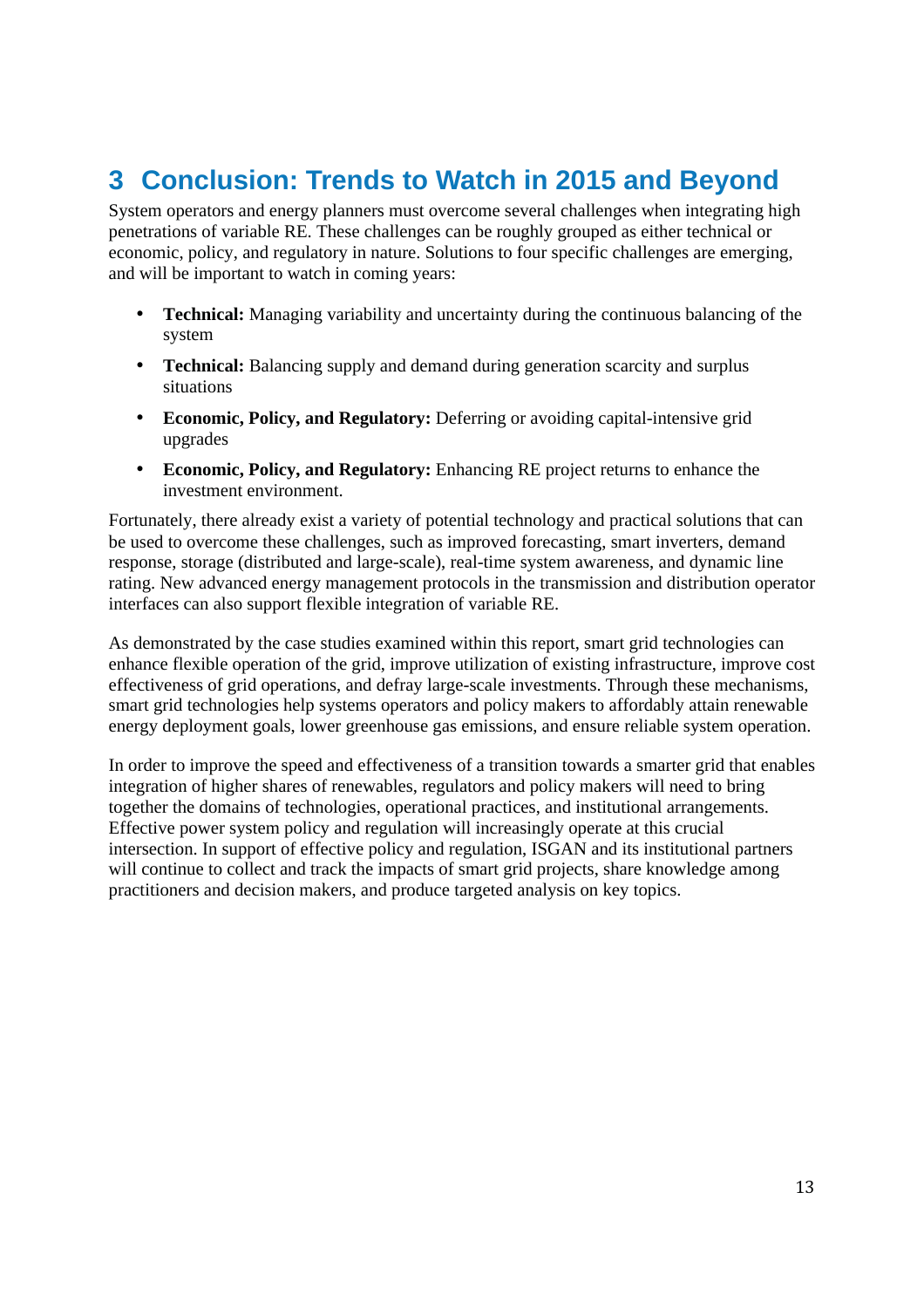## **References**

Bullis, K. 2014. "Smart Wind and Solar Power." *MIT Technology Review*. Accessed May 2015, http://www.technologyreview.com/featuredstory/526541/smart-wind-and-solar-power/.

California Independent System Operator (CAISO). "Briefing on the CAISO Renewable Integration Study." October 17, 2007.

California Public Utilities Commission (CPUC). "Rule 21." Last Modified March 19, 2015. http://www.cpuc.ca.gov/PUC/energy/rule21.htm.

Clover, Ian. 2015. "California adopts pioneering advanced inverter standards." *PV Magazine*, January 8. Accessed April 2015, http://www.pv-magazine.com/news/details/beitrag/californiaadopts-pioneering-advanced-inverter-standards\_100017709/#axzz3ZTA3QFHL.

Grid Innovation Online. "SGMS- The integration of renewables in distribution networks." Undated. Accessed May 2015, http://www.gridinnovation-on-line.eu/Articles/Library/SGMS-- The-Integration-Of-Renewables-In-Distribution-Networks.kl#sthash.7lfjnp6i.dpuf.

International Renewable Energy Agency (IRENA) (2013). "Smart Grids and Renewables: A Guide for Effective Deployment." Accessed May 19, 2015, https://www.irena.org/DocumentDownloads/Publications/smart\_grids.pdf.

International Smart Grid Action Network (ISGAN). ISGAN Smart Grid Glossary. Accessed May 20, 2015: http://en.openei.org/wiki/ISGAN\_Smart\_Grid\_Glossary.

Kupzog, Friederich, Helfried Brunner, Johann Schrammel, Susen Döbelt, Alfred Einfalt, Andreas Lugmaier, Mike Pichler, Daniel Reiter, Hans Jürgen Bacher, Laura Emmermacher, Marietta Stutz, Markus Berger, Thomas Rieder, Herwig Struber, Bernhard Kaiser, Georg Kienesberger, and Wolfgang Prüggler. 2013. *Results & Findings from the Smart Grids Model Region Salzburg*. Salzburg, Austria: Salzburg AG. Accessed May 4, 2015, http://www.smartgridssalzburg.at/fileadmin/user\_upload/downloads/SGMS\_Results\_Findings\_0 5-2013.pdf.

Mills, Andrew, and Ryan Wiser. 2010. *Implications of Wide-Area Geographic Diversity for Short-Term Variability of Solar Power*. LBNL-3884E. Berkeley, CA: Lawrence Berkeley National Laboratory. Accessed May 2015, http://emp.lbl.gov/sites/all/files/REPORT%20lbnl-3884e.pdf.

Ormond, Jamie. 2014. "California's Interconnection Rule 21 and Smart Inverter & Smart Inverter Working Group." Presentation to the New England Independent System Operator, July 11, 2014. Accessed May 2015, http://www.isone.com/committees/comm\_wkgrps/prtcpnts\_comm/pac/mtrls/2014/jul112014/california\_smart\_i nverter\_working\_group.pdf.

Swedish Coordination Council for Smart Grid. "Samordningsrådet för smarta elnät, Planera för effekt!, SOU 2014:84, Chapter 5.4.1, Page 256. 2014.